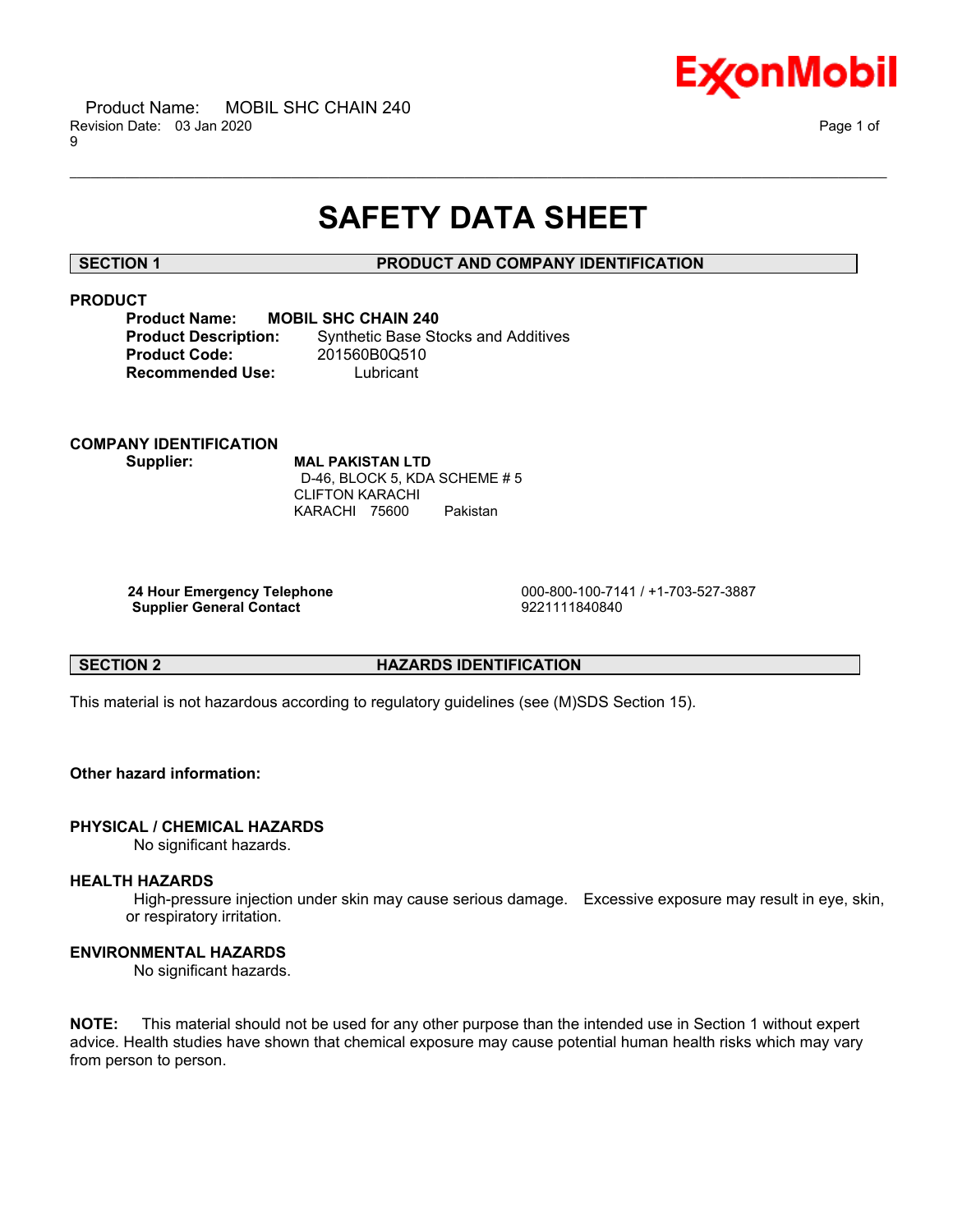Product Name: MOBIL SHC CHAIN 240 Revision Date: 03 Jan 2020 Page 2 of 9



# **SECTION 3 COMPOSITION / INFORMATION ON INGREDIENTS**

This material is defined as a mixture.

#### **No Hazardous Substance(s) or Complex Substance(s) required for disclosure.**

| <b>SECTION 4</b> | <b>FIRST AID MEASURES</b> |  |
|------------------|---------------------------|--|

\_\_\_\_\_\_\_\_\_\_\_\_\_\_\_\_\_\_\_\_\_\_\_\_\_\_\_\_\_\_\_\_\_\_\_\_\_\_\_\_\_\_\_\_\_\_\_\_\_\_\_\_\_\_\_\_\_\_\_\_\_\_\_\_\_\_\_\_\_\_\_\_\_\_\_\_\_\_\_\_\_\_\_\_\_\_\_\_\_\_\_\_\_\_\_\_\_\_\_\_\_\_\_\_\_\_\_\_\_\_\_\_\_\_\_\_\_\_

#### **INHALATION**

Remove from further exposure. For those providing assistance, avoid exposure to yourself or others. Use adequate respiratory protection. If respiratory irritation, dizziness, nausea, or unconsciousness occurs, seek immediate medical assistance. If breathing has stopped, assist ventilation with a mechanical device or use mouth-to-mouth resuscitation.

# **SKIN CONTACT**

If product is injected into or under the skin, or into any part of the body, regardless of the appearance of the wound or its size, the individual should be evaluated immediately by a physician as a surgical emergency. Even though initial symptoms from high pressure injection may be minimal or absent, early surgical treatment within the first few hours may significantly reduce the ultimate extent of injury.

### **EYE CONTACT**

Flush thoroughly with water. If irritation occurs, get medical assistance.

#### **INGESTION**

First aid is normally not required. Seek medical attention if discomfort occurs.

#### **NOTE TO PHYSICIAN**

None

#### **SECTION 5 FIRE FIGHTING MEASURES**

#### **EXTINGUISHING MEDIA**

**Appropriate Extinguishing Media:** Use water fog, foam, dry chemical or carbon dioxide (CO2) to extinguish flames.

**Inappropriate Extinguishing Media:** Straight streams of water

#### **FIRE FIGHTING**

**Fire Fighting Instructions:** Evacuate area. Prevent run-off from fire control or dilution from entering streams, sewers or drinking water supply. Fire-fighters should use standard protective equipment and in enclosed spaces, self-contained breathing apparatus (SCBA). Use water spray to cool fire exposed surfaces and to protect personnel.

**Hazardous Combustion Products:** Aldehydes, Incomplete combustion products, Oxides of carbon, Smoke, Fume, Sulphur oxides

### **FLAMMABILITY PROPERTIES**

**Flash Point [Method]:** >282°C (540°F) [ASTM D-93] **Flammable Limits (Approximate volume % in air):** LEL: N/D UEL: N/D **Autoignition Temperature:** N/D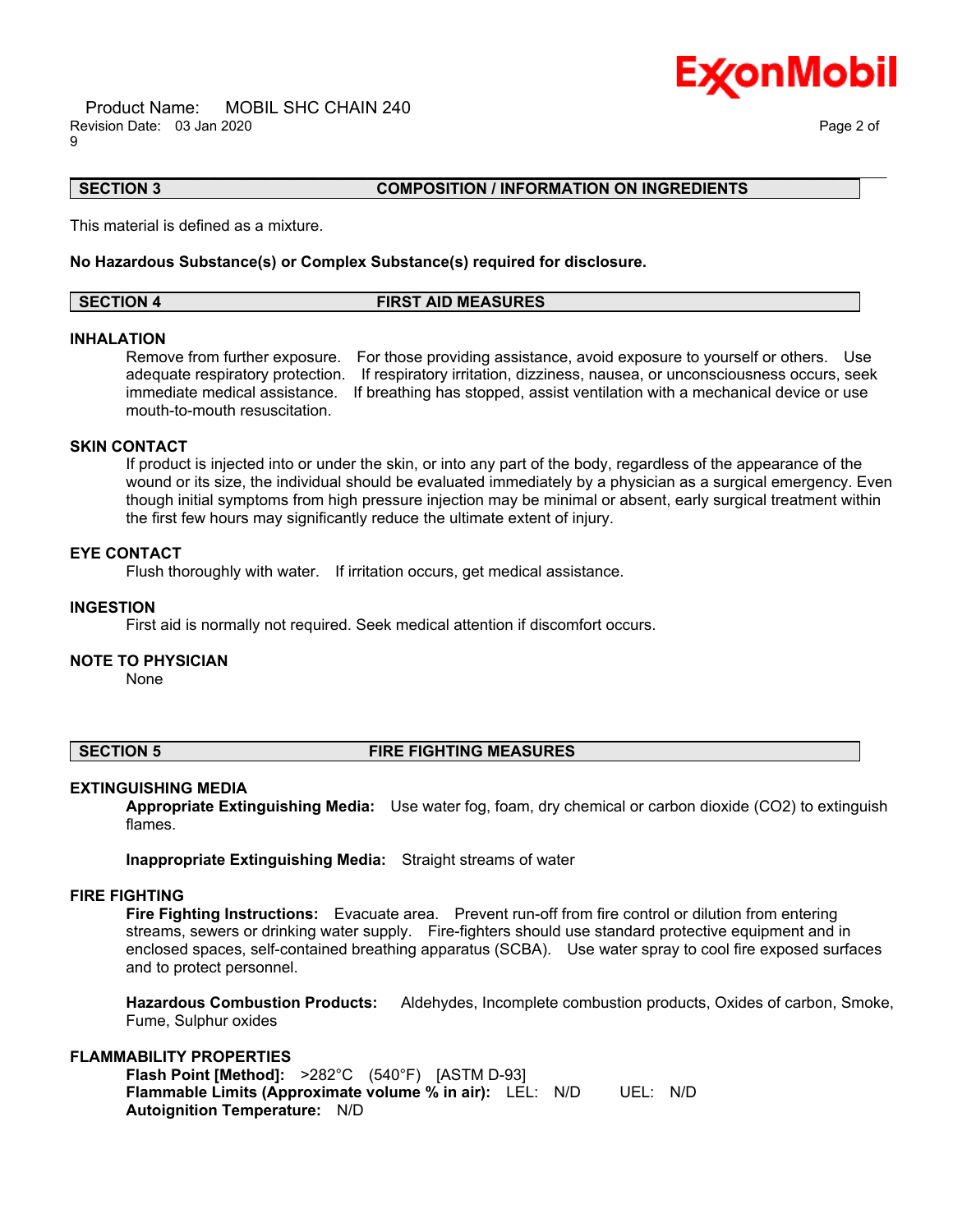

#### **SECTION 6 ACCIDENTAL RELEASE MEASURES**

# **NOTIFICATION PROCEDURES**

In the event of a spill or accidental release, notify relevant authorities in accordance with all applicable regulations.

\_\_\_\_\_\_\_\_\_\_\_\_\_\_\_\_\_\_\_\_\_\_\_\_\_\_\_\_\_\_\_\_\_\_\_\_\_\_\_\_\_\_\_\_\_\_\_\_\_\_\_\_\_\_\_\_\_\_\_\_\_\_\_\_\_\_\_\_\_\_\_\_\_\_\_\_\_\_\_\_\_\_\_\_\_\_\_\_\_\_\_\_\_\_\_\_\_\_\_\_\_\_\_\_\_\_\_\_\_\_\_\_\_\_\_\_\_\_

# **PROTECTIVE MEASURES**

Avoid contact with spilled material. See Section 5 for fire fighting information. See the Hazard Identification Section for Significant Hazards. See Section 4 for First Aid Advice. See Section 8 for advice on the minimum requirements for personal protective equipment. Additional protective measures may be necessary, depending on the specific circumstances and/or the expert judgment of the emergency responders.

### **SPILL MANAGEMENT**

**Land Spill:** Stop leak if you can do so without risk.

**Water Spill:** Stop leak if you can do so without risk. Confine the spill immediately with booms. Warn other shipping. Remove from the surface by skimming or with suitable absorbents. Seek the advice of a specialist before using dispersants.

Water spill and land spill recommendations are based on the most likely spill scenario for this material; however, geographic conditions, wind, temperature, (and in the case of a water spill) wave and current direction and speed may greatly influence the appropriate action to be taken. For this reason, local experts should be consulted. Note: Local regulations may prescribe or limit action to be taken.

### **ENVIRONMENTAL PRECAUTIONS**

Prevent entry into waterways, sewers, basements or confined areas.

#### **SECTION 7 HANDLING AND STORAGE**

#### **HANDLING**

 Prevent small spills and leakage to avoid slip hazard. Material can accumulate static charges which may cause an electrical spark (ignition source). When the material is handled in bulk, an electrical spark could ignite any flammable vapors from liquids or residues that may be present (e.g., during switch-loading operations). Use proper bonding and/or earthing procedures. However, bonding and earthing may not eliminate the hazard from static accumulation. Consult local applicable standards for guidance. Additional references include American Petroleum Institute 2003 (Protection Against Ignitions Arising out of Static, Lightning and Stray Currents) or National Fire Protection Agency 77 (Recommended Practice on Static Electricity) or CENELEC CLC/TR 50404 (Electrostatics - Code of practice for the avoidance of hazards due to static electricity).

**Static Accumulator:** This material is a static accumulator.

#### **STORAGE**

 The type of container used to store the material may affect static accumulation and dissipation. Do not store in open or unlabelled containers.

# **SECTION 8 EXPOSURE CONTROLS / PERSONAL PROTECTION**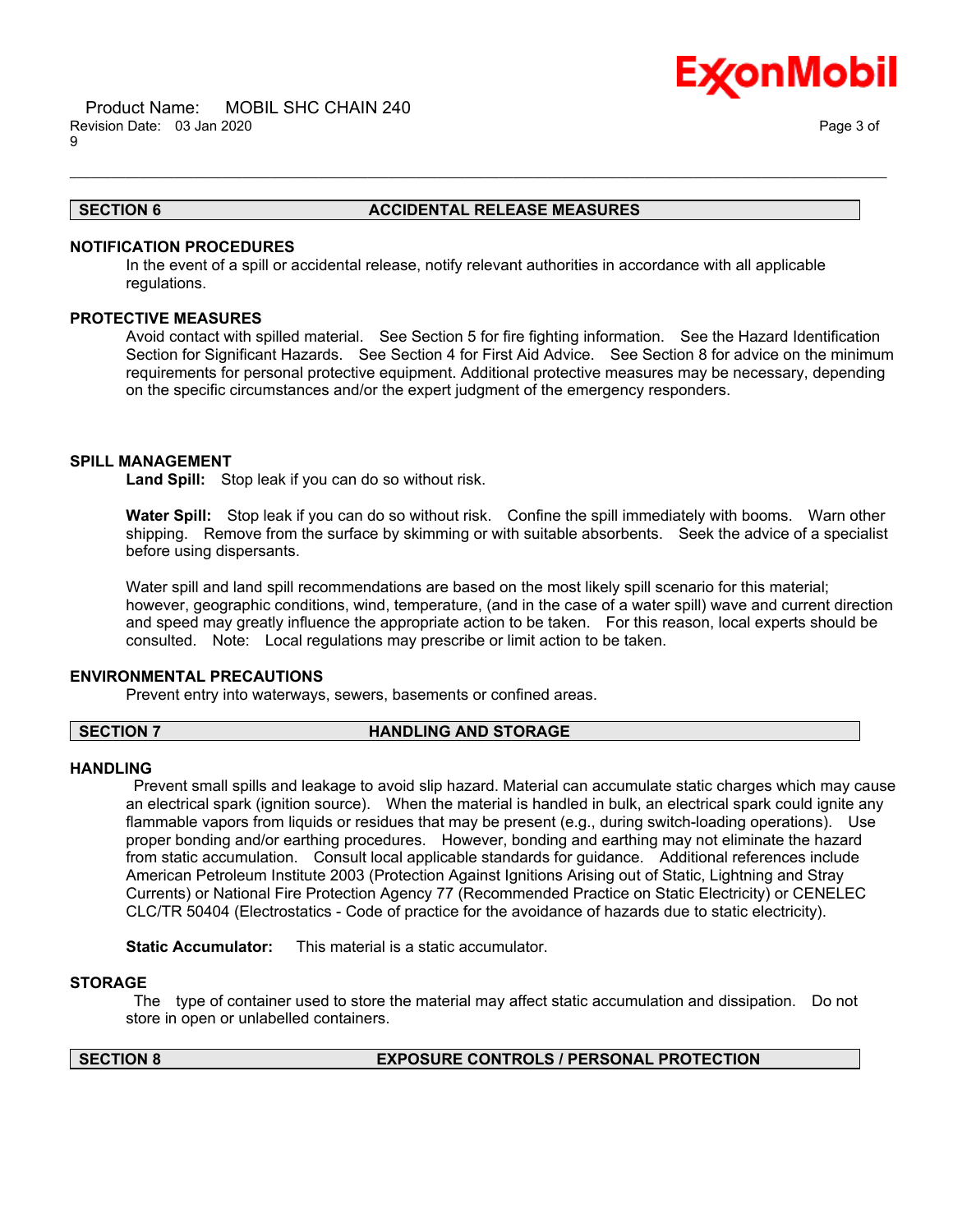

NOTE: Limits/standards shown for guidance only. Follow applicable regulations. **ENGINEERING CONTROLS**

The level of protection and types of controls necessary will vary depending upon potential exposure conditions. Control measures to consider:

No special requirements under ordinary conditions of use and with adequate ventilation.

\_\_\_\_\_\_\_\_\_\_\_\_\_\_\_\_\_\_\_\_\_\_\_\_\_\_\_\_\_\_\_\_\_\_\_\_\_\_\_\_\_\_\_\_\_\_\_\_\_\_\_\_\_\_\_\_\_\_\_\_\_\_\_\_\_\_\_\_\_\_\_\_\_\_\_\_\_\_\_\_\_\_\_\_\_\_\_\_\_\_\_\_\_\_\_\_\_\_\_\_\_\_\_\_\_\_\_\_\_\_\_\_\_\_\_\_\_\_

# **PERSONAL PROTECTION**

Personal protective equipment selections vary based on potential exposure conditions such as applications, handling practices, concentration and ventilation. Information on the selection of protective equipment for use with this material, as provided below, is based upon intended, normal usage.

**Respiratory Protection:** If engineering controls do not maintain airborne contaminant concentrations at a level which is adequate to protect worker health, an approved respirator may be appropriate. Respirator selection, use, and maintenance must be in accordance with regulatory requirements, if applicable. Types of respirators to be considered for this material include:

No special requirements under ordinary conditions of use and with adequate ventilation.

For high airborne concentrations, use an approved supplied-air respirator, operated in positive pressure mode. Supplied air respirators with an escape bottle may be appropriate when oxygen levels are inadequate, gas/vapour warning properties are poor, or if air purifying filter capacity/rating may be exceeded.

**Hand Protection:** Any specific glove information provided is based on published literature and glove manufacturer data. Glove suitability and breakthrough time will differ depending on the specific use conditions. Contact the glove manufacturer for specific advice on glove selection and breakthrough times for your use conditions. Inspect and replace worn or damaged gloves. The types of gloves to be considered for this material include:

No protection is ordinarily required under normal conditions of use.

**Eye Protection:** If contact is likely, safety glasses with side shields are recommended.

**Skin and Body Protection:** Any specific clothing information provided is based on published literature or manufacturer data. The types of clothing to be considered for this material include:

 No skin protection is ordinarily required under normal conditions of use. In accordance with good industrial hygiene practices, precautions should be taken to avoid skin contact.

**Specific Hygiene Measures:** Always observe good personal hygiene measures, such as washing after handling the material and before eating, drinking, and/or smoking. Routinely wash work clothing and protective equipment to remove contaminants. Discard contaminated clothing and footwear that cannot be cleaned. Practice good housekeeping.

# **ENVIRONMENTAL CONTROLS**

 Comply with applicable environmental regulations limiting discharge to air, water and soil. Protect the environment by applying appropriate control measures to prevent or limit emissions.

### **SECTION 9 PHYSICAL AND CHEMICAL PROPERTIES**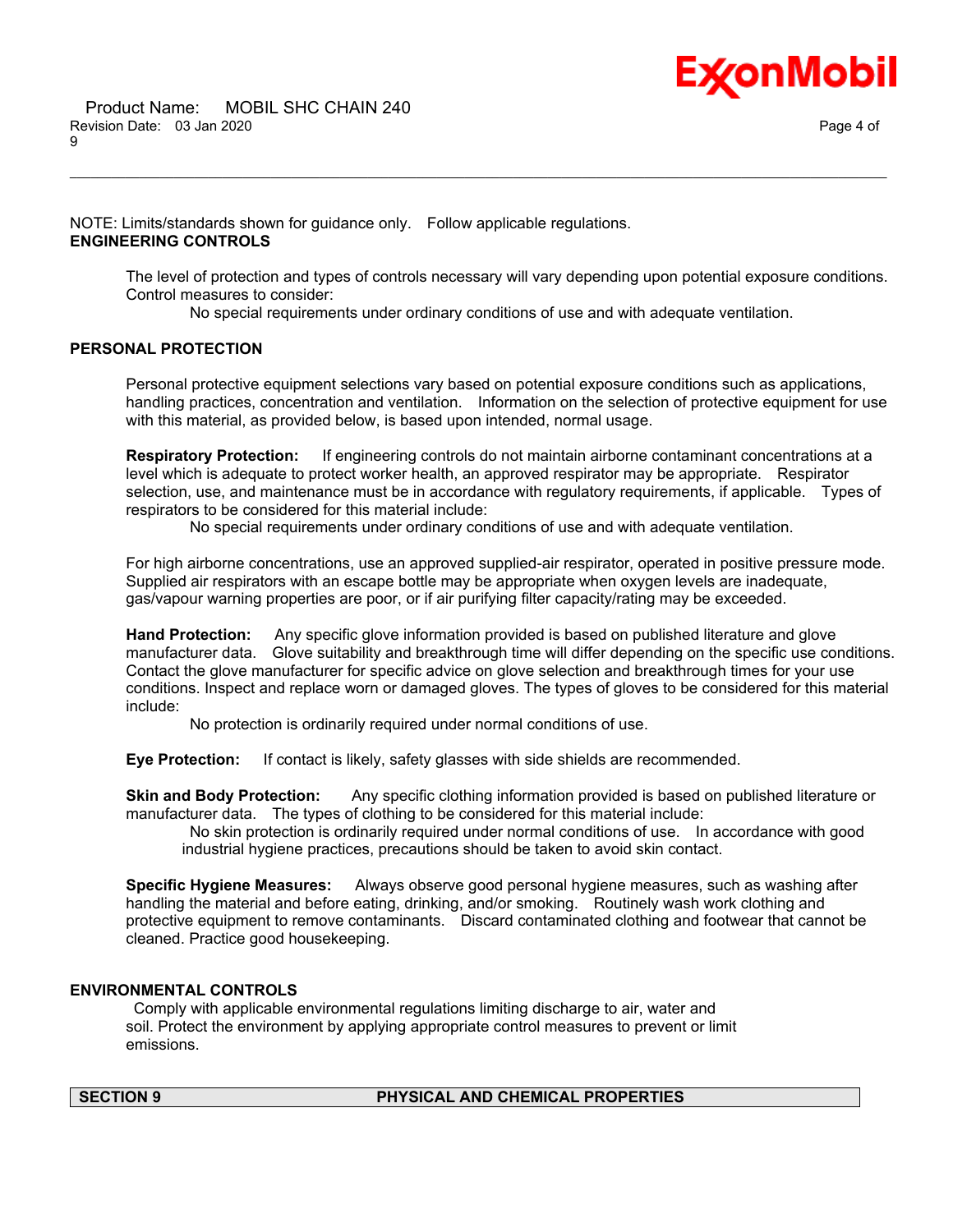

**Note: Physical and chemical properties are provided for safety, health and environmental considerations only and may not fully represent product specifications. Contact the Supplier for additional information.**

\_\_\_\_\_\_\_\_\_\_\_\_\_\_\_\_\_\_\_\_\_\_\_\_\_\_\_\_\_\_\_\_\_\_\_\_\_\_\_\_\_\_\_\_\_\_\_\_\_\_\_\_\_\_\_\_\_\_\_\_\_\_\_\_\_\_\_\_\_\_\_\_\_\_\_\_\_\_\_\_\_\_\_\_\_\_\_\_\_\_\_\_\_\_\_\_\_\_\_\_\_\_\_\_\_\_\_\_\_\_\_\_\_\_\_\_\_\_

**GENERAL INFORMATION Physical State:** Liquid **Colour:** N/D **Odour:** Characteristic **Odour Threshold:** N/D **IMPORTANT HEALTH, SAFETY, AND ENVIRONMENTAL INFORMATION Relative Density (at 20 °C):** 0.962

**Flammability (Solid, Gas):** N/A **Flash Point [Method]:** >282°C (540°F) [ASTM D-93] **Flammable Limits (Approximate volume % in air):** LEL: N/D UEL: N/D **Autoignition Temperature:** N/D **Boiling Point / Range:** N/D **Decomposition Temperature:** N/A **Vapour Density (Air = 1):** N/D **Vapour Pressure:** N/D **Evaporation Rate (n-butyl acetate = 1):** N/D **pH:** N/A **Log Pow (n-Octanol/Water Partition Coefficient):** N/D **Solubility in Water:** Negligible **Viscosity:** 244 cSt (244 mm2/sec) at 40ºC | 18.5 cSt (18.5 mm2/sec) at 100°C **Oxidizing Properties:** See Hazards Identification Section.

#### **OTHER INFORMATION**

**Freezing Point:** N/D **Melting Point:** -30°C (-22°F)

# **SECTION 10 STABILITY AND REACTIVITY**

**STABILITY:** Material is stable under normal conditions.

**CONDITIONS TO AVOID:** Excessive heat. High energy sources of ignition.

**MATERIALS TO AVOID:** Strong oxidisers

**HAZARDOUS DECOMPOSITION PRODUCTS:** Material does not decompose at ambient temperatures.

**POSSIBILITY OF HAZARDOUS REACTIONS:** Hazardous polymerization will not occur.

### **SECTION 11 TOXICOLOGICAL INFORMATION**

### **INFORMATION ON TOXICOLOGICAL EFFECTS**

| <b>Hazard Class</b>                                | <b>Conclusion / Remarks</b>                             |
|----------------------------------------------------|---------------------------------------------------------|
| <b>Inhalation</b>                                  |                                                         |
| Acute Toxicity: No end point data for<br>material. | Minimally Toxic. Based on assessment of the components. |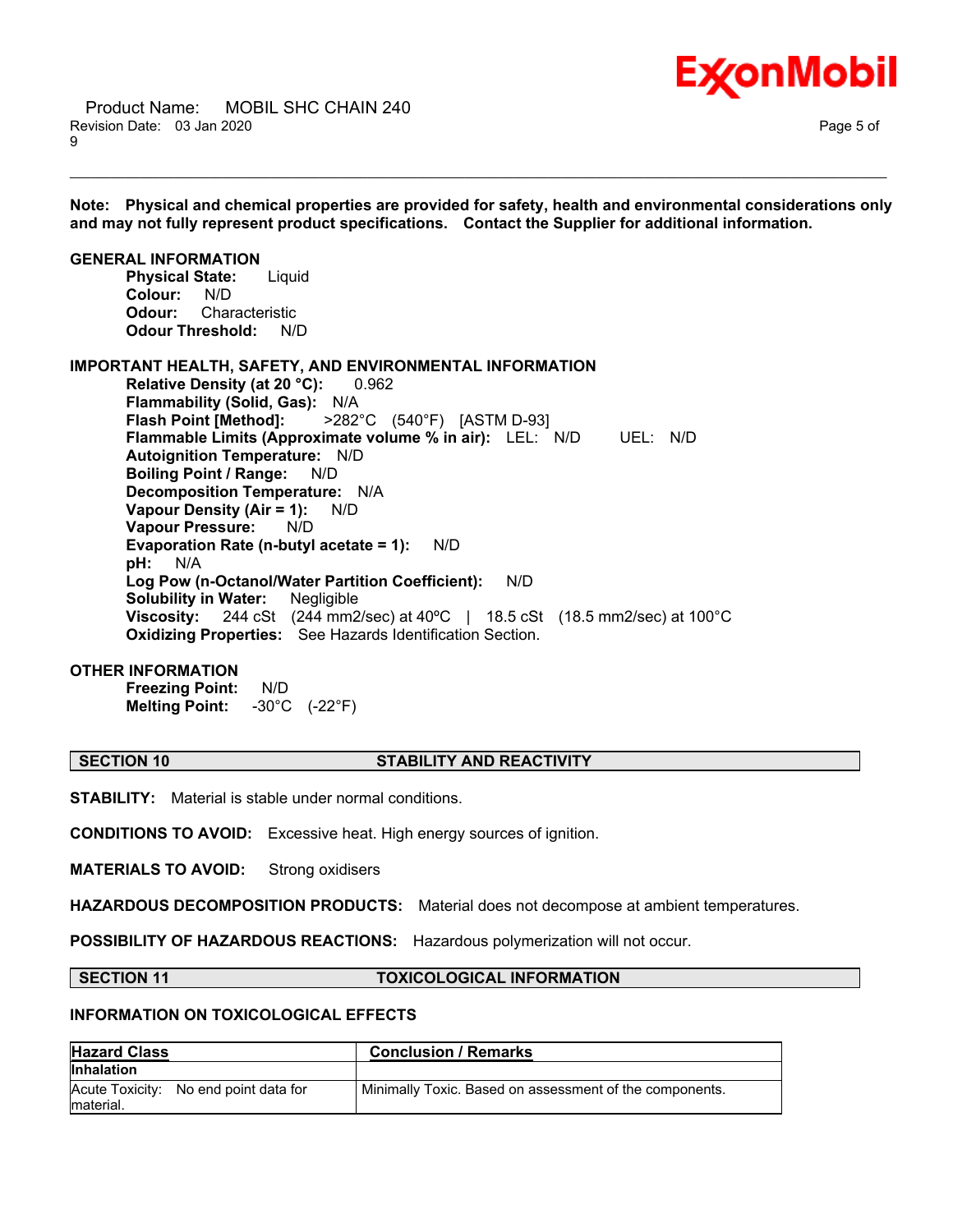#### Product Name: MOBIL SHC CHAIN 240 Revision Date: 03 Jan 2020 **Page 6 of** Page 6 of 9

| Irritation: No end point data for material.                       | Negligible hazard at ambient/normal handling temperatures.                                                        |
|-------------------------------------------------------------------|-------------------------------------------------------------------------------------------------------------------|
| Ingestion                                                         |                                                                                                                   |
| Acute Toxicity: No end point data for<br>lmaterial.               | Minimally Toxic. Based on assessment of the components.                                                           |
| <b>Skin</b>                                                       |                                                                                                                   |
| Acute Toxicity: No end point data for<br>lmaterial.               | Minimally Toxic. Based on assessment of the components.                                                           |
| Skin Corrosion/Irritation: No end point data<br>lfor material.    | Negligible irritation to skin at ambient temperatures. Based on<br>assessment of the components.                  |
| Eye                                                               |                                                                                                                   |
| Serious Eye Damage/Irritation: No end point<br>data for material. | May cause mild, short-lasting discomfort to eyes. Based on<br>assessment of the components.                       |
| Sensitisation                                                     |                                                                                                                   |
| Respiratory Sensitization: No end point data<br>for material.     | Not expected to be a respiratory sensitizer.                                                                      |
| Skin Sensitization: No end point data for<br>lmaterial.           | Not expected to be a skin sensitizer. Based on assessment of the<br>components.                                   |
| <b>Aspiration: Data available.</b>                                | Not expected to be an aspiration hazard. Based on physico-<br>chemical properties of the material.                |
| Germ Cell Mutagenicity: No end point data<br>lfor material.       | Not expected to be a germ cell mutagen. Based on assessment of<br>the components.                                 |
| Carcinogenicity: No end point data for<br>Imaterial.              | Not expected to cause cancer. Based on assessment of the<br>components.                                           |
| Reproductive Toxicity: No end point data<br>lfor material.        | Not expected to be a reproductive toxicant. Based on assessment<br>of the components.                             |
| Lactation: No end point data for material.                        | Not expected to cause harm to breast-fed children.                                                                |
| <b>Specific Target Organ Toxicity (STOT)</b>                      |                                                                                                                   |
| Single Exposure: No end point data for<br>lmaterial.              | Not expected to cause organ damage from a single exposure.                                                        |
| Repeated Exposure: No end point data for<br>material.             | Not expected to cause organ damage from prolonged or repeated<br>exposure. Based on assessment of the components. |

# **IARC Classification:**

**The following ingredients are cited on the lists below:** None.

--REGULATORY LISTS SEARCHED-- 1 = IARC 1 2 = IARC 2A 3 = IARC 2B

### **SECTION 12 ECOLOGICAL INFORMATION**

The information given is based on data for the material, components of the material, or for similar materials, through the application of bridging principals.

#### **ECOTOXICITY**

Material -- Not expected to be harmful to aquatic organisms.

# **MOBILITY**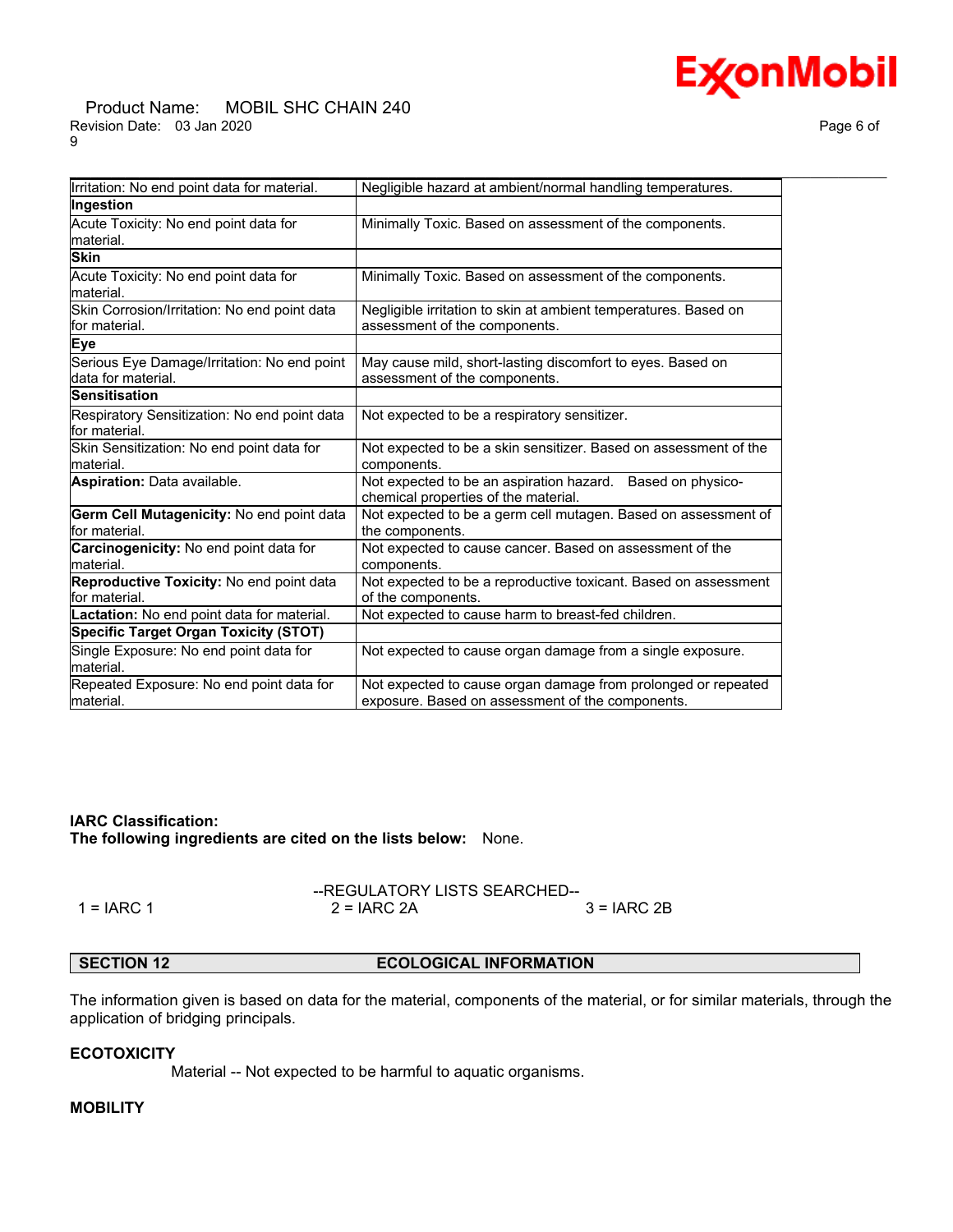

\_\_\_\_\_\_\_\_\_\_\_\_\_\_\_\_\_\_\_\_\_\_\_\_\_\_\_\_\_\_\_\_\_\_\_\_\_\_\_\_\_\_\_\_\_\_\_\_\_\_\_\_\_\_\_\_\_\_\_\_\_\_\_\_\_\_\_\_\_\_\_\_\_\_\_\_\_\_\_\_\_\_\_\_\_\_\_\_\_\_\_\_\_\_\_\_\_\_\_\_\_\_\_\_\_\_\_\_\_\_\_\_\_\_\_\_\_\_ Base oil component -- Low solubility and floats and is expected to migrate from water to the land. Expected to partition to sediment and wastewater solids.

### **SECTION 13 DISPOSAL CONSIDERATIONS**

Disposal recommendations based on material as supplied. Disposal must be in accordance with current applicable laws and regulations, and material characteristics at time of disposal.

# **DISPOSAL RECOMMENDATIONS**

 Product is suitable for burning in an enclosed controlled burner for fuel value or disposal by supervised incineration at very high temperatures to prevent formation of undesirable combustion products. Protect the environment. Dispose of used oil at designated sites. Minimize skin contact. Do not mix used oils with solvents, brake fluids or coolants.

**Empty Container Warning** Empty Container Warning (where applicable): Empty containers may contain residue and can be dangerous. Do not attempt to refill or clean containers without proper instructions. Empty drums should be completely drained and safely stored until appropriately reconditioned or disposed. Empty containers should be taken for recycling, recovery, or disposal through suitably qualified or licensed contractor and in accordance with governmental regulations. DO NOT PRESSURISE, CUT, WELD, BRAZE, SOLDER, DRILL, GRIND, OR EXPOSE SUCH CONTAINERS TO HEAT, FLAME, SPARKS, STATIC ELECTRICITY, OR OTHER SOURCES OF IGNITION. THEY MAY EXPLODE AND CAUSE INJURY OR DEATH.

**SECTION 14 TRANSPORT INFORMATION**

**LAND** : Not Regulated for Land Transport

**SEA (IMDG):** Not Regulated for Sea Transport according to IMDG-Code

**Marine Pollutant:** No

**AIR (IATA):** Not Regulated for Air Transport

### **SECTION 15 REGULATORY INFORMATION**

This material is not considered hazardous according to the Classification of Chemicals based on Globally Harmonized System of Classification and Labelling of Chemicals (GHS).

# **REGULATORY STATUS AND APPLICABLE LAWS AND REGULATIONS**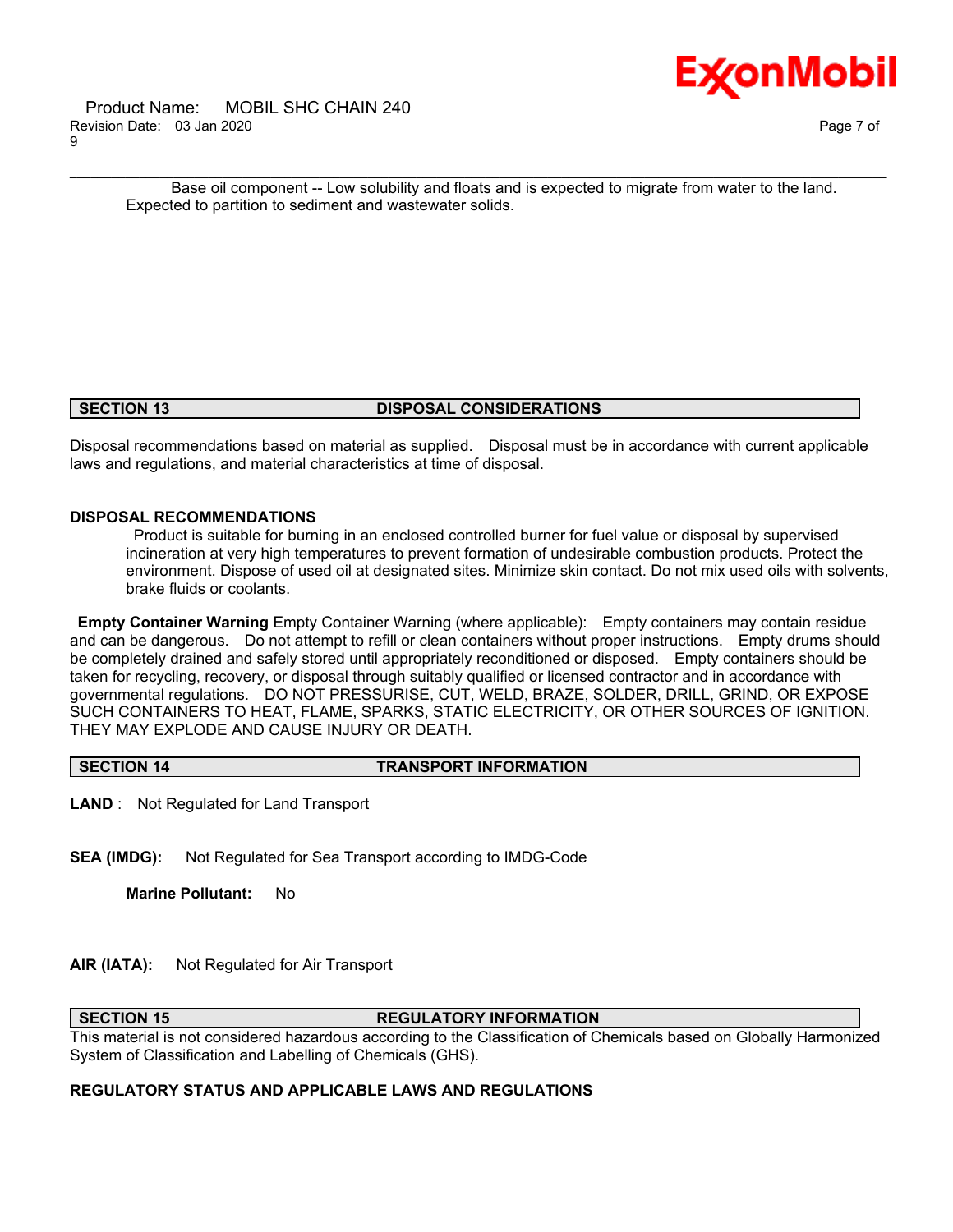

 Product Name: MOBIL SHC CHAIN 240 Revision Date: 03 Jan 2020 Page 8 of 9

**Listed or exempt from listing/notification on the following chemical inventories (May contain substance(s) subject to notification to the EPA Active TSCA inventory prior to import to USA):** AICS, DSL, IECSC, ISHL, KECI, TCSI, TSCA

\_\_\_\_\_\_\_\_\_\_\_\_\_\_\_\_\_\_\_\_\_\_\_\_\_\_\_\_\_\_\_\_\_\_\_\_\_\_\_\_\_\_\_\_\_\_\_\_\_\_\_\_\_\_\_\_\_\_\_\_\_\_\_\_\_\_\_\_\_\_\_\_\_\_\_\_\_\_\_\_\_\_\_\_\_\_\_\_\_\_\_\_\_\_\_\_\_\_\_\_\_\_\_\_\_\_\_\_\_\_\_\_\_\_\_\_\_\_

### **SECTION 16 OTHER INFORMATION**

**N/D = Not determined, N/A = Not applicable**

# **THIS SAFETY DATA SHEET CONTAINS THE FOLLOWING REVISIONS:**

Composition: Component Table information was deleted.

Composition: Concentration Footnote information was deleted.

Composition: No components information was modified.

Section 04: First Aid Ingestion information was modified.

Section 04: First Aid Skin information was modified.

Section 06: Accidental Release - Spill Management - Land information was modified.

Section 06: Accidental Release Measures - Environmental Precautions information was modified.

Section 07: Handling and Storage - Handling information was modified.

Section 08: Hand Protection information was modified.

Section 08: Skin and Body Protection information was modified.

Section 09: Boiling Point <sup>o</sup>C(<sup>o</sup>F) information was modified.

Section 09: Colour information was modified.

Section 09: Flammable Limits - LEL information was modified.

Section 09: Flammable Limits - UEL information was modified.

Section 09: Flash Point ºC(ºF) information was modified.

Section 09: Melting Point C(F) information was modified.

Section 09: n-Octanol/Water Partition Coefficient information was modified.

Section 09: Pour Point ºC(ºF) information was deleted.

Section 09: Relative Density information was modified.

Section 09: Vapour Pressure information was modified.

Section 09: Viscosity information was added.

Section 09: Viscosity information was modified.

Section 11: Chronic Tox - Component information was deleted.

Section 11: Other Health Effects Header information was deleted.

Section 11: Other Health Effects information was deleted.

Section 11: Reproductive Conclusion information was modified.

Section 11: Target Organ Toxicity - Repeat Conclusion information was modified.

Section 15: National Chemical Inventory Listing information was modified.

Section 16: HCode Key information was deleted.

-----------------------------------------------------------------------------------------------------------------------------------------------------

 The information and recommendations contained herein are, to the best of ExxonMobil's knowledge and belief, accurate and reliable as of the date issued. You can contact ExxonMobil to insure that this document is the most current available from ExxonMobil. The information and recommendations are offered for the user's consideration and examination. It is the user's responsibility to satisfy itself that the product is suitable for the intended use. If buyer repackages this product, it is the user's responsibility to insure proper health, safety and other necessary information is included with and/or on the container. Appropriate warnings and safe-handling procedures should be provided to handlers and users. Alteration of this document is strictly prohibited. Except to the extent required by law, re-